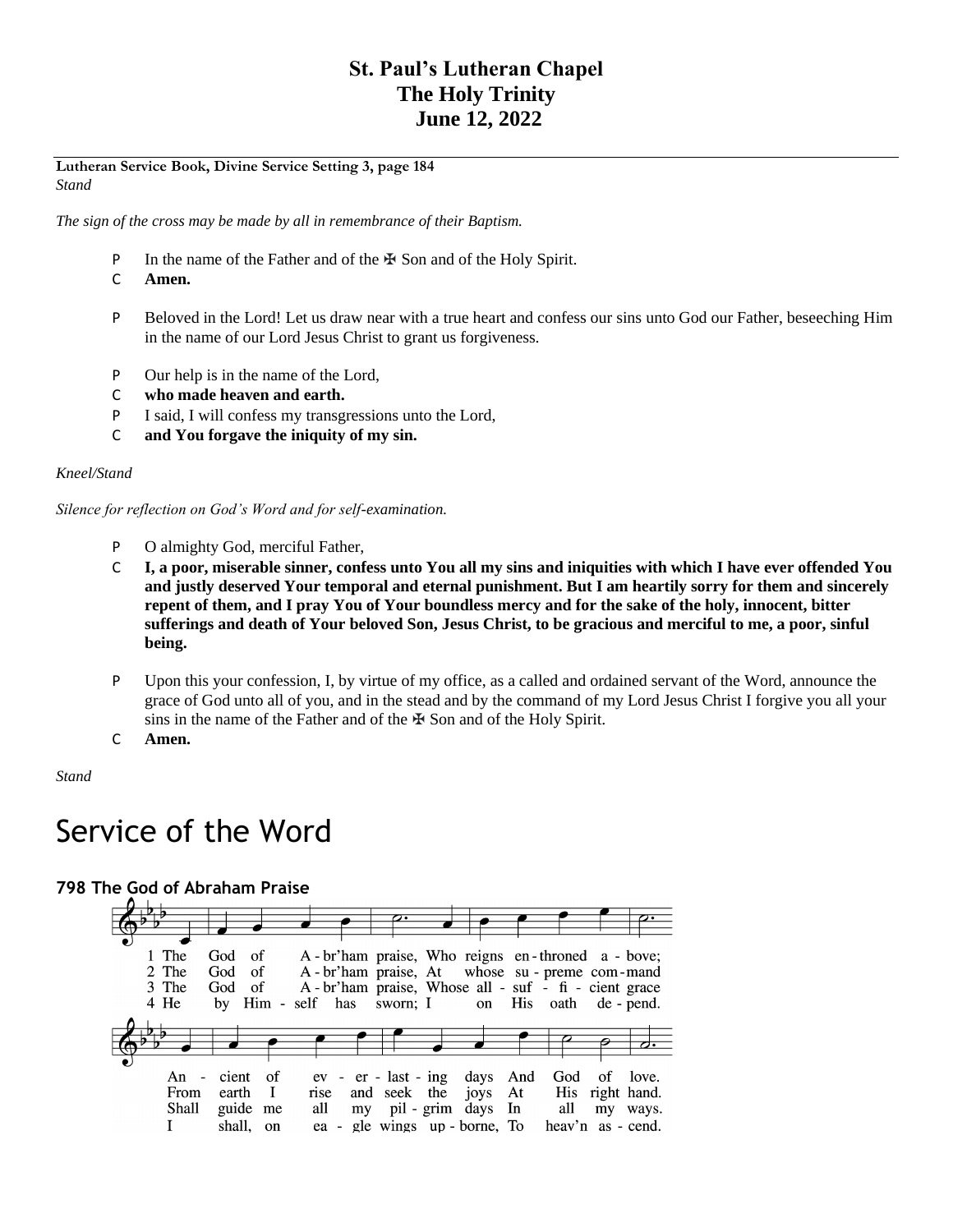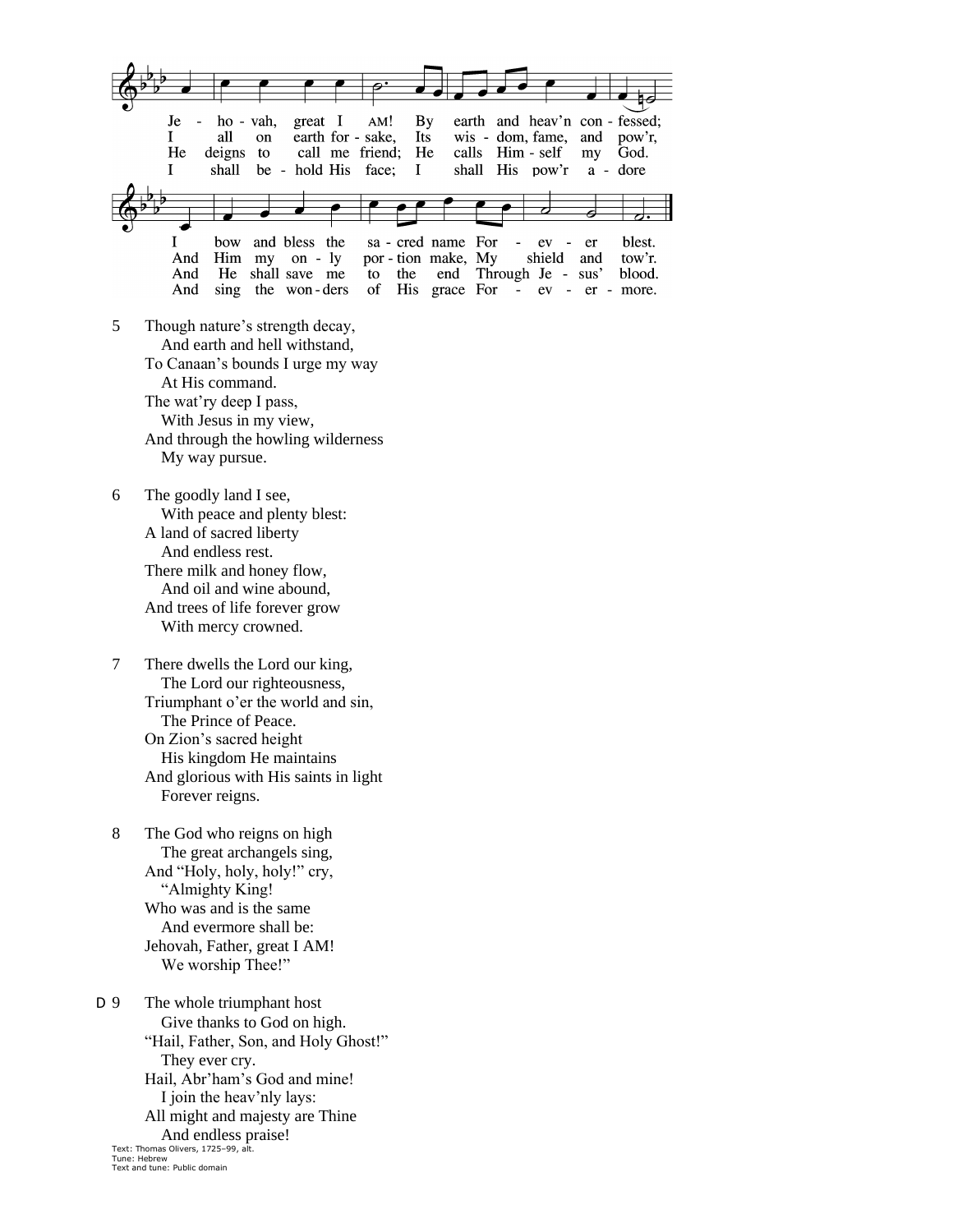C **Lord, have mercy upon us. Christ, have mercy upon us. Lord, have mercy upon us.**

### **Gloria in Excelsis** *LSB 187*

- P Glory be to God on high:
- C **and on earth peace, goodwill toward men. We praise Thee, we bless Thee, we worship Thee, we glorify Thee, we give thanks to Thee, for Thy great glory. O Lord God, heav'nly King, God the Father Almighty. O Lord, the only-begotten Son, Jesus Christ; O Lord God, Lamb of God, Son of the Father, that takest away the sin of the world, have mercy upon us. Thou that takest away the sin of the world, receive our prayer. Thou that sittest at the right hand of God the Father, have mercy upon us. For Thou only art holy; Thou only art the Lord. Thou only, O Christ, with the Holy Ghost, art most high in the glory of God the Father. Amen.**

#### **Salutation and Collect of the Day**

- P The Lord be with you.
- C **And with thy spirit.**
- P Let us pray.

Almighty and everlasting God, You have given us grace to acknowledge the glory of the eternal Trinity by the confession of a true faith and to worship the Unity in the power of the Divine Majesty. Keep us steadfast in this faith and defend us from all adversities; for You, O Father, Son, and Holy Spirit, live and reign, one God, now and forever.

C **Amen.**

#### *Sit*

### **Old Testament Reading** *Proverbs 8:1–4, 22–31*

<sup>1</sup>Does not wisdom call? Does not understanding raise her voice? <sup>2</sup>On the heights beside the way, at the crossroads she takes her stand; <sup>3</sup>beside the gates in front of the town, at the entrance of the portals she cries aloud: <sup>4</sup>"To you, O men, I call, and my cry is to the children of man. . . . <sup>22</sup>"The LORD possessed me at the beginning of his work, the first of his acts of old. <sup>23</sup>Ages ago I was set up, at the first, before the beginning of the earth. <sup>24</sup>When there were no depths I was brought forth, when there were no springs abounding with water. <sup>25</sup>Before the mountains had been shaped, before the hills, I was brought forth, <sup>26</sup>before he had made the earth with its fields, or the first of the dust of the world. <sup>27</sup>When he established the heavens, I was there; when he drew a circle on the face of the deep, <sup>28</sup>when he made firm the skies above, when he established the fountains of the deep,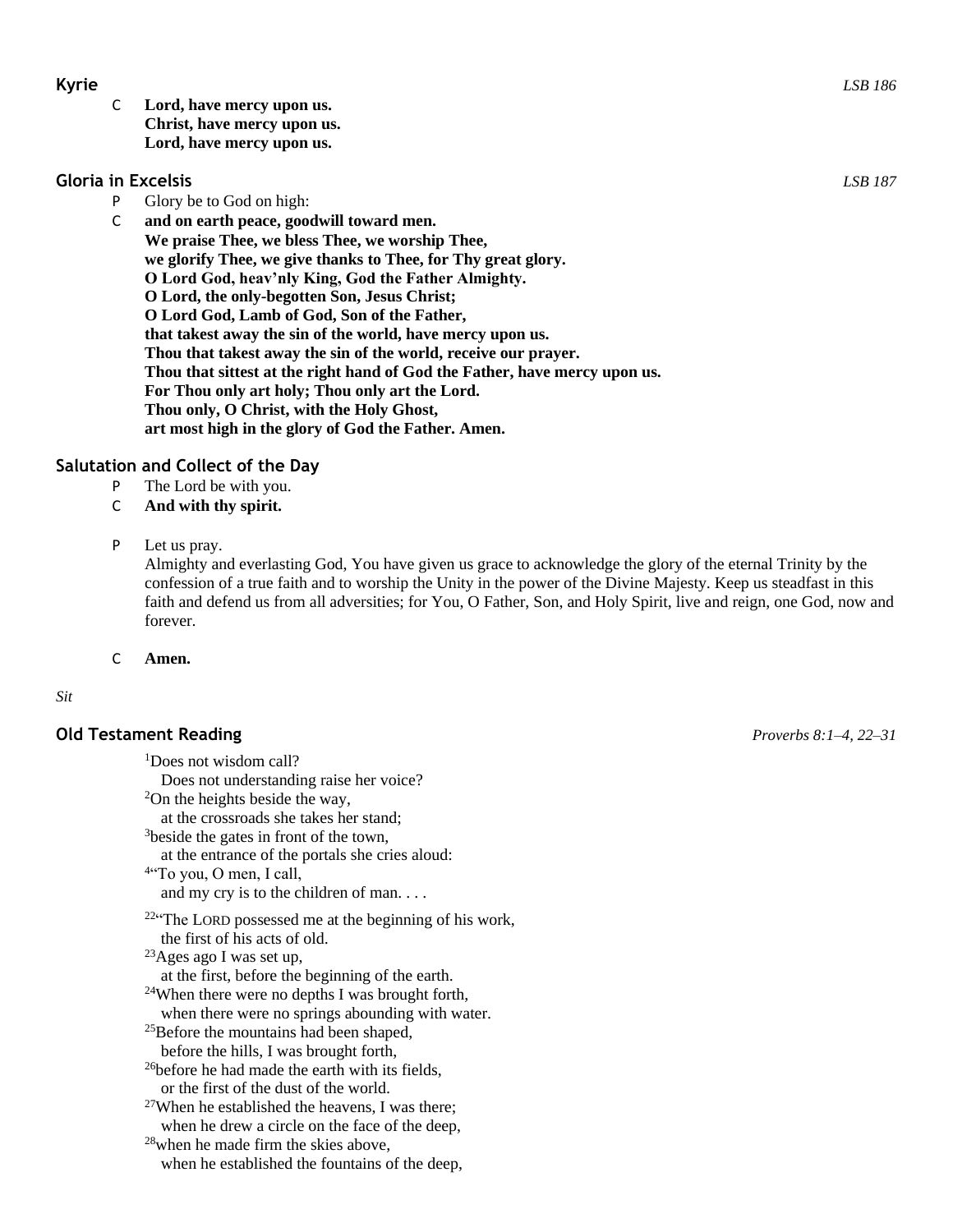<sup>29</sup>when he assigned to the sea its limit, so that the waters might not transgress his command, when he marked out the foundations of the earth.  $30$ <sup>30</sup>then I was beside him, like a master workman, and I was daily his delight, rejoicing before him always, <sup>31</sup>rejoicing in his inhabited world

and delighting in the children of man."

A This is the Word of the Lord.

#### C **Thanks be to God.**

<sup>1</sup>O LORD, our Lord,

how majestic is your name in | all the earth!\* You have set your glory above the | heavens. <sup>2</sup>Out of the mouth of babes and infants, you have established strength because | of your foes,\* to still the enemy and the a- | venger. <sup>3</sup>When I look at your heavens, the work of your | fingers,\* the moon and the stars, which you have | set in place, <sup>4</sup>what is man that you are mind- $\vert$  ful of him,\* and the son of man that you | care for him? <sup>5</sup>Yet you have made him a little lower than the heavenly  $\vert$  beings\* and crowned him with glory and | honor. <sup>6</sup>You have given him dominion over the works  $\vert$  of your hands;\* you have put all things under | his feet,  $^7$ all sheep and | oxen,\* and also the beasts | of the field, <sup>8</sup>the birds of the heavens, and the fish of the sea,\* whatever passes along the paths | of the seas. <sup>9</sup>O | LORD, our Lord,\* how majestic is your name in | all the earth! **Glory be to the Father and | to the Son**\* **and to the Holy | Spirit; as it was in the be- | ginning,**\*

#### **Second Reading** *Acts 2:14a, 22–36*

<sup>14</sup>Peter, standing with the eleven, lifted up his voice and addressed them,  $\dots$ 

<sup>22"</sup>Men of Israel, hear these words: Jesus of Nazareth, a man attested to you by God with mighty works and wonders and signs that God did through him in your midst, as you yourselves know— <sup>23</sup>this Jesus, delivered up according to the definite plan and foreknowledge of God, you crucified and killed by the hands of lawless men. <sup>24</sup>God raised him up, loosing the pangs of death, because it was not possible for him to be held by it. <sup>25</sup>For David says concerning him,

"'I saw the Lord always before me,

**is now, and will be forever. | Amen.**

for he is at my right hand that I may not be shaken;

<sup>26</sup>therefore my heart was glad, and my tongue rejoiced;

my flesh also will dwell in hope.

<sup>27</sup>For you will not abandon my soul to Hades,

or let your Holy One see corruption.

<sup>28</sup>You have made known to me the paths of life;

you will make me full of gladness with your presence.'

<sup>294</sup> Brothers, I may say to you with confidence about the patriarch David that he both died and was buried, and his tomb is with us to this day. <sup>30</sup>Being therefore a prophet, and knowing that God had sworn with an oath to him that he

**Psalm** *Psalm 8; antiphon: v. 9*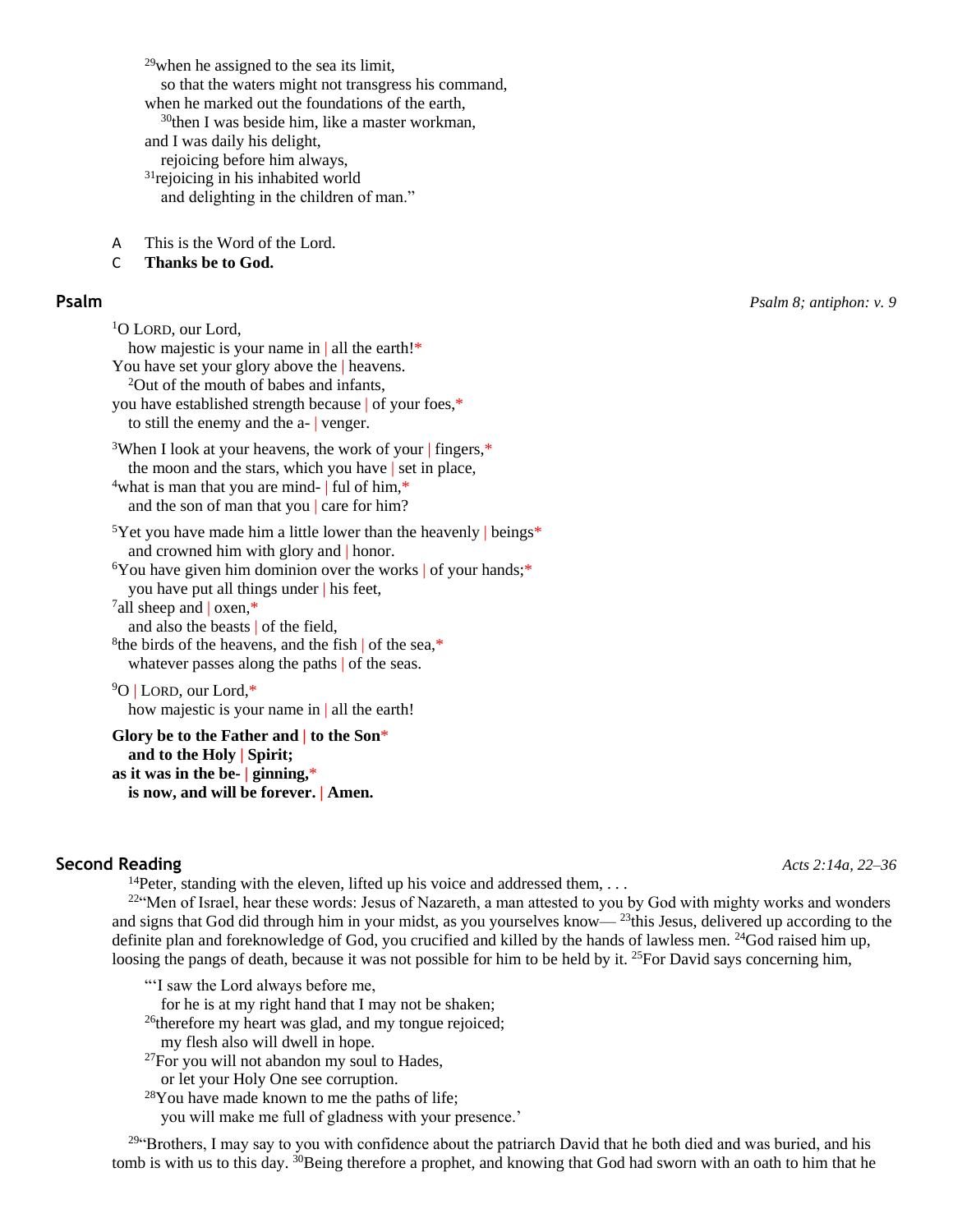would set one of his descendants on his throne, <sup>31</sup>he foresaw and spoke about the resurrection of the Christ, that he was not abandoned to Hades, nor did his flesh see corruption. <sup>32</sup>This Jesus God raised up, and of that we all are witnesses. <sup>33</sup>Being therefore exalted at the right hand of God, and having received from the Father the promise of the Holy Spirit, he has poured out this that you yourselves are seeing and hearing. <sup>34</sup>For David did not ascend into the heavens, but he himself says,

"The Lord said to my Lord, Sit at my right hand, <sup>35</sup>until I make your enemies your footstool.'

<sup>36</sup>Let all the house of Israel therefore know for certain that God has made him both Lord and Christ, this Jesus whom you crucified."

- A This is the Word of the Lord.
- C **Thanks be to God.**

#### *Stand*

### **Alleluia** *LSB 190*

C **Alleluia. Alleluia. Alleluia.**

# **Holy Gospel** *John 8:48–59*

- P The Holy Gospel according to St. John, the eighth chapter.
- C **Glory be to Thee, O Lord.**

<sup>48</sup>The Jews answered [Jesus], "Are we not right in saying that you are a Samaritan and have a demon?" <sup>49</sup>Jesus answered, "I do not have a demon, but I honor my Father, and you dishonor me. <sup>50</sup>Yet I do not seek my own glory; there is One who seeks it, and he is the judge. <sup>51</sup>Truly, truly, I say to you, if anyone keeps my word, he will never see death." <sup>52</sup>The Jews said to him, "Now we know that you have a demon! Abraham died, as did the prophets, yet you say, 'If anyone keeps my word, he will never taste death.' <sup>53</sup>Are you greater than our father Abraham, who died? And the prophets died! Who do you make yourself out to be?" <sup>54</sup>Jesus answered, "If I glorify myself, my glory is nothing. It is my Father who glorifies me, of whom you say, 'He is our God.' <sup>55</sup>But you have not known him. I know him. If I were to say that I do not know him, I would be a liar like you, but I do know him and I keep his word. <sup>56</sup>Your father Abraham rejoiced that he would see my day. He saw it and was glad." <sup>57</sup>So the Jews said to him, "You are not yet fifty years old, and have you seen Abraham?" <sup>58</sup>Jesus said to them, "Truly, truly, I say to you, before Abraham was, I am." <sup>59</sup>So they picked up stones to throw at him, but Jesus hid himself and went out of the temple.

- P This is the Gospel of the Lord.
- C **Praise be to Thee, O Christ.**

# **Athanasian Creed - LSB, page 319**

- C **Whoever desires to be saved must, above all, hold the catholic faith.**
	- **Whoever does not keep it whole and undefiled will without doubt perish eternally. And the catholic faith is this,**

**that we worship one God in Trinity and Trinity in Unity, neither confusing the persons nor dividing the substance.**

**For the Father is one person, the Son is another, and the Holy Spirit is another.**

**But the Godhead of the Father and of the Son and of the Holy Spirit is one: the glory equal, the majesty coeternal.**

**Such as the Father is, such is the Son, and such is the Holy Spirit:**

**the Father uncreated, the Son uncreated, the Holy Spirit uncreated;**

**the Father infinite, the Son infinite, the Holy Spirit infinite;**

**the Father eternal, the Son eternal, the Holy Spirit eternal.**

**And yet there are not three Eternals, but one Eternal,**

**just as there are not three Uncreated or three Infinites, but one Uncreated and one Infinite.**

**In the same way, the Father is almighty, the Son almighty, the Holy Spirit almighty;**

**and yet there are not three Almighties, but one Almighty.**

**So the Father is God, the Son is God, the Holy Spirit is God;**

**and yet there are not three Gods, but one God.**

**So the Father is Lord, the Son is Lord, the Holy Spirit is Lord;**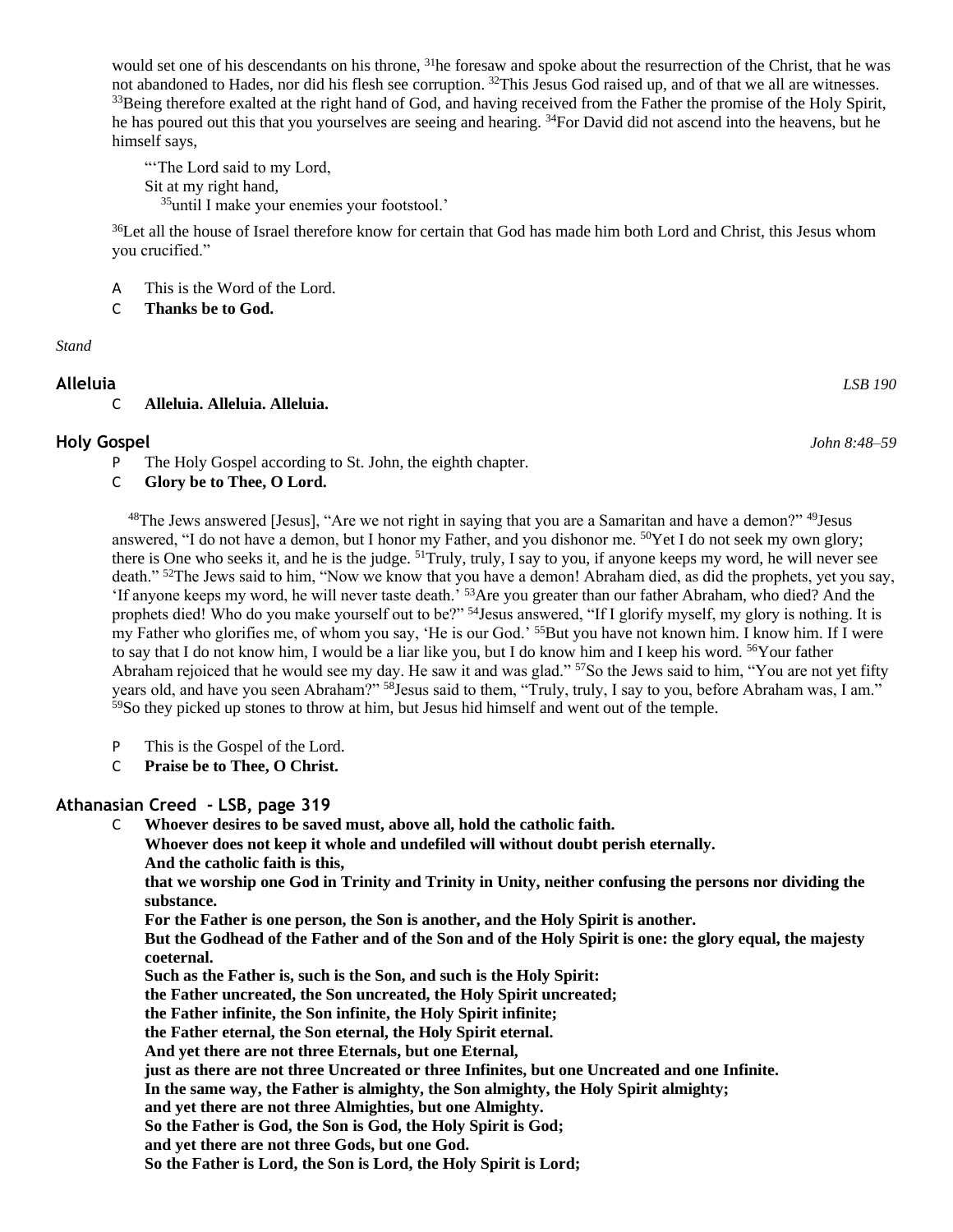**and yet there are not three Lords, but one Lord.**

**Just as we are compelled by the Christian truth to acknowledge each distinct person as God and Lord, so also are we prohibited by the catholic religion to say that there are three Gods or Lords.**

**The Father is not made nor created nor begotten by anyone.**

**The Son is neither made nor created, but begotten of the Father alone.**

**The Holy Spirit is of the Father and of the Son, neither made nor created nor begotten, but proceeding. Thus, there is one Father, not three Fathers; one Son, not three Sons; one Holy Spirit, not three Holy Spirits.**

**And in this Trinity none is before or after another; none is greater or less than another;**

**but the whole three persons are coeternal with each other and coequal, so that in all things, as has been stated above, the Trinity in Unity and Unity in Trinity is to be worshiped.**

**Therefore, whoever desires to be saved must think thus about the Trinity.**

**But it is also necessary for everlasting salvation that one faithfully believe the incarnation of our Lord Jesus Christ.**

**Therefore, it is the right faith that we believe and confess that our Lord Jesus Christ, the Son of God, is at the same time both God and man.**

**He is God, begotten from the substance of the Father before all ages; and He is man, born from the substance of His mother in this age:**

**perfect God and perfect man, composed of a rational soul and human flesh;**

**equal to the Father with respect to His divinity, less than the Father with respect to His humanity.**

**Although He is God and man, He is not two, but one Christ:**

**one, however, not by the conversion of the divinity into flesh, but by the assumption of the humanity into God;**

**one altogether, not by confusion of substance, but by unity of person.**

**For as the rational soul and flesh is one man, so God and man is one Christ,**

**who suffered for our salvation, descended into hell, rose again the third day from the dead,**

**ascended into heaven, and is seated at the right hand of the Father, God Almighty, from whence He will come to judge the living and the dead.**

**At His coming all people will rise again with their bodies and give an account concerning their own deeds. And those who have done good will enter into eternal life, and those who have done evil into eternal fire. This is the catholic faith; whoever does not believe it faithfully and firmly cannot be saved.**

#### *Sit*

**498 Come, Holy Ghost, Creator Blest**



And Your abiding peace bestow; With You as our protecting guide, No evil can with us abide.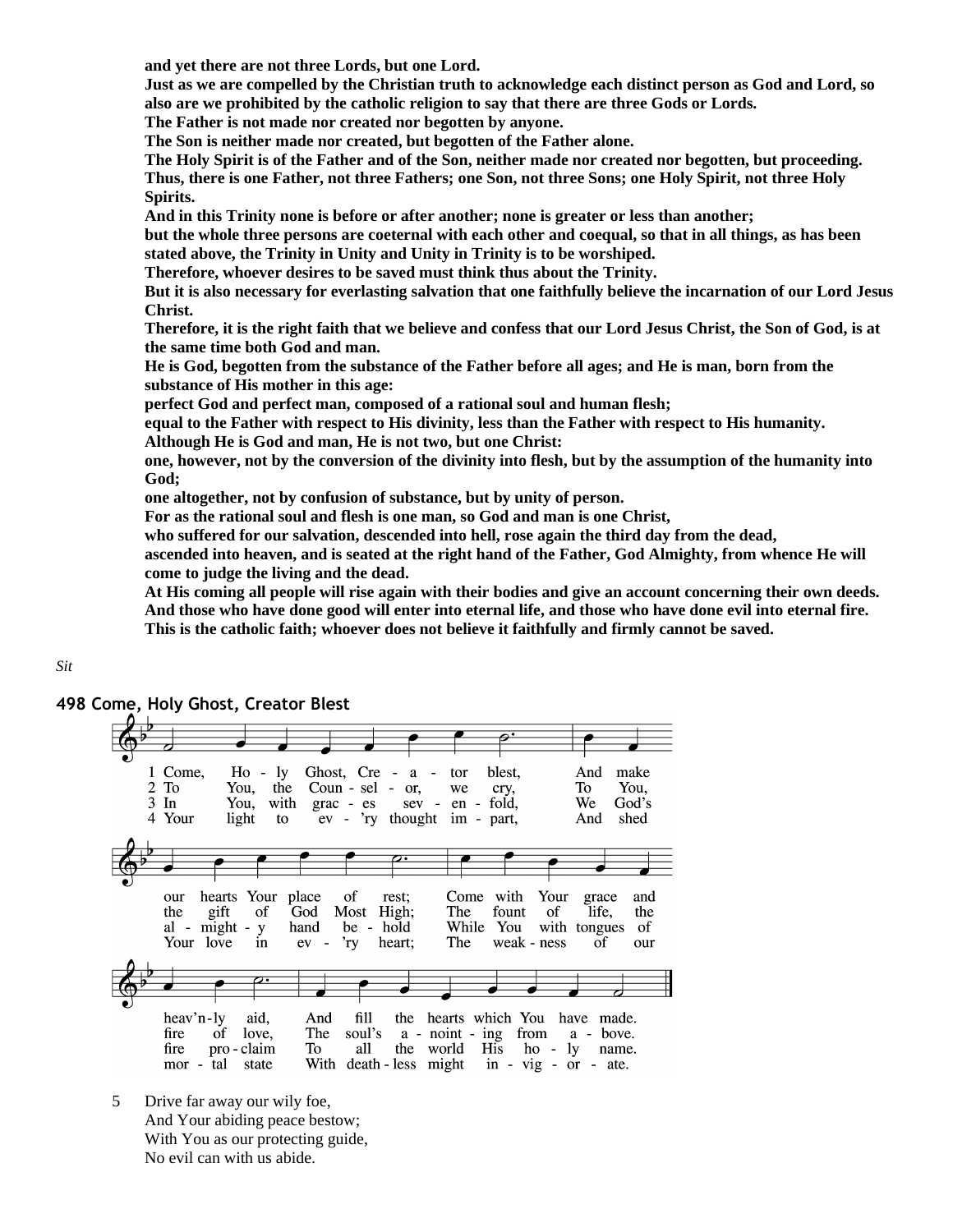- 6 Teach us to know the Father, Son, And You, from both, as Three in One That we Your name may ever bless And in our lives the truth confess.
- D 7 Praise we the Father and the Son And Holy Spirit, with them One, And may the Son on us bestow The gifts that from the Spirit flow! Text: attr. Rabanus Maurus, 776–856; tr. Edward Caswall, 1814–78, alt. Tune: Geistliche Lieder auffs new gebessert, 1533, Wittenberg, ed. Joseph Klug Text and tune: Public domain

**Sermon "**O LORD, our Lord" – Psalm 8:9 *Stand*

#### **Offertory** *LSB 192*

C **Create in me a clean heart, O God, and renew a right spirit within me. Cast me not away from Thy presence, and take not Thy Holy Spirit from me. Restore unto me the joy of Thy salvation, and uphold me with Thy free spirit. Amen.**

**Installation of Camp Io-Dis-E-Ca Summer Staff**

**Prayer of the Church**

# Service of the Sacrament

# **Preface** *LSB 194*

- P The Lord be with you.
- C **And with thy spirit.**
- P Lift up your hearts.
- C **We lift them up unto the Lord.**
- P Let us give thanks unto the Lord, our God.
- C **It is meet and right so to do.**
- P It is truly meet, right, and salutary that we should at all times and in all places give thanks to You, holy Lord, almighty Father, everlasting God, who with Your only-begotten Son and the Holy Spirit are one God, one Lord. In the confession of the only true God, we worship the Trinity in person and the Unity in substance, of majesty coequal. Therefore with angels and archangels and with all the company of heaven we laud and magnify Your glorious name, evermore praising You and saying:

#### **Sanctus** *LSB 195*

C **Holy, holy, holy Lord God of Sabaoth; heav'n and earth are full of Thy glory. Hosanna, hosanna, hosanna in the highest. Blessed is He, blessed is He, blessed is He that cometh in the name of the Lord. Hosanna, hosanna, hosanna in the highest.**

### **Lord's Prayer** *LSB 196*

P Our Father who art in heaven, hallowed be Thy name, Thy kingdom come, Thy will be done on earth as it is in heaven;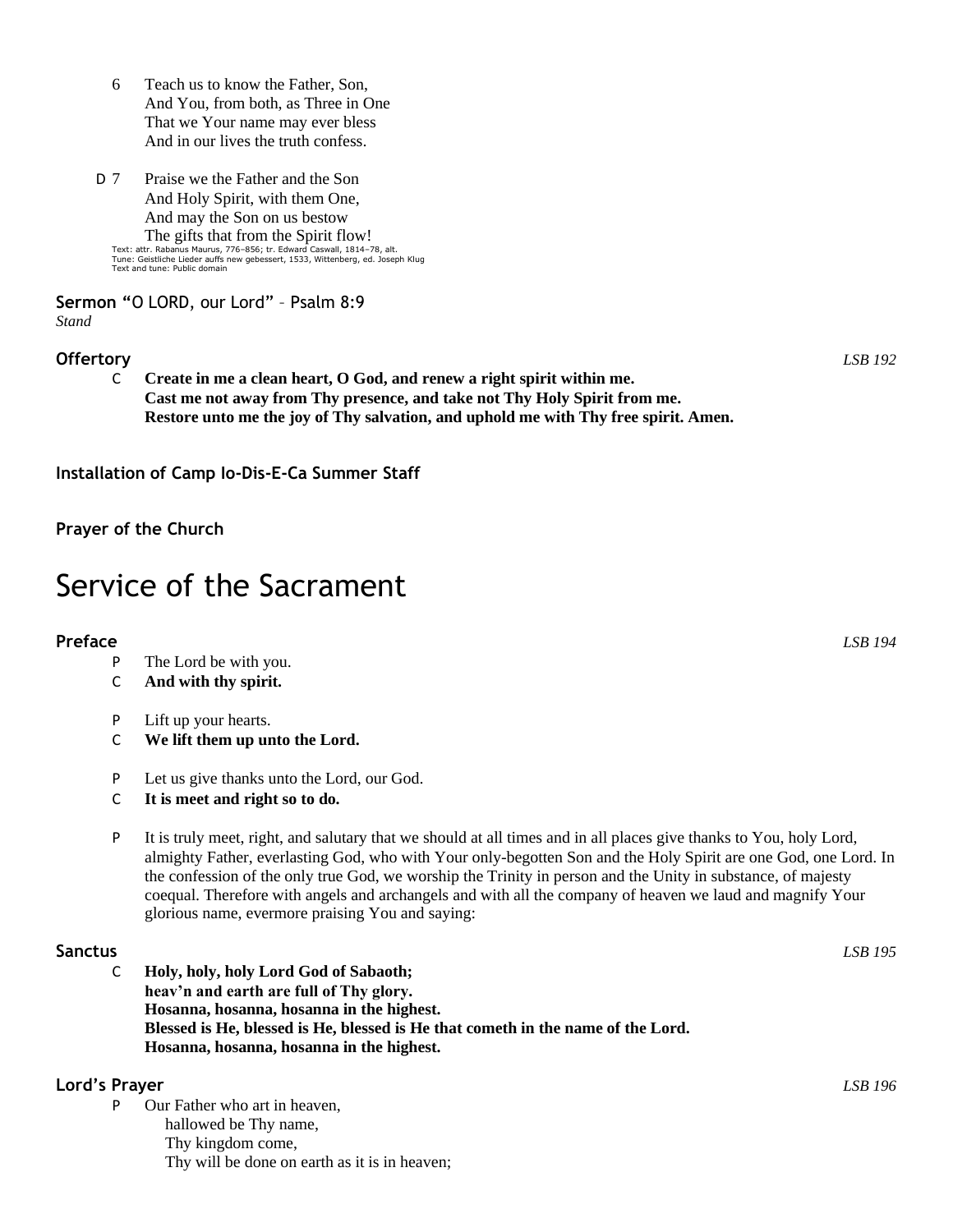give us this day our daily bread; and forgive us our trespasses as we forgive those who trespass against us; and lead us not into temptation, but deliver us from evil.

#### C **For Thine is the kingdom and the power and the glory forever and ever. Amen.**

#### **The Words of Our Lord** *LSB 197*

P Our Lord Jesus Christ, on the night when He was betrayed, took bread, and when He had given thanks, He broke it and gave it to the disciples and said: "Take, eat; this is My  $\text{\textsterling}$ body, which is given for you. This do in remembrance of Me."

In the same way also He took the cup after supper, and when He had given thanks, He gave it to them, saying: "Drink of it, all of you; this cup is the new testament in My  $\oplus$  blood, which is shed for you for the forgiveness of sins. This do, as often as you drink it, in remembrance of Me."

#### **Pax Domini** *LSB 197*

- P The peace of the Lord be with you always.
- C **Amen.**

#### **Agnus Dei** *LSB 198*

C **O Christ, Thou Lamb of God, that takest away the sin of the world, have mercy upon us. O Christ, Thou Lamb of God, that takest away the sin of the world, have mercy upon us. O Christ, Thou Lamb of God, that takest away the sin of the world, grant us Thy peace. Amen.**

*Sit*

#### **Distribution**

#### **Concerning the Holy Communion**

We ordinarily offer the Lord's Supper only to those who are communicant members of a congregation of the Lutheran Church-Missouri Synod or of congregations which are part of a church body which is in altar or pulpit fellowship with the LCMS. The Scriptures teach that Holy Communion is to be a confession of a common faith (1 Cor. 10:17, Acts 2:42) and that those who are unprepared may even do themselves spiritual harm (1 Cor. 11:23-32). We do not hereby presume to question another's faith in Christ, but hold this historic position out of love for God's Word and in care for souls. Inviting all Christians to Communion would imply a oneness which does not yet exist but for which we must all pray. Even as we try to respect the practices of other Christian denominations so we ask others to respect our practice. Those who would like to discuss this practice at more length may make an appointment with our pastor to do so.

If you are unable to receive Holy Communion, but wish to receive a blessing, please feel free to come forward. Please stand with your hands behind your back to indicate that you would like a blessing.

# **507 Holy, Holy, Holy** *sts. 1–4*

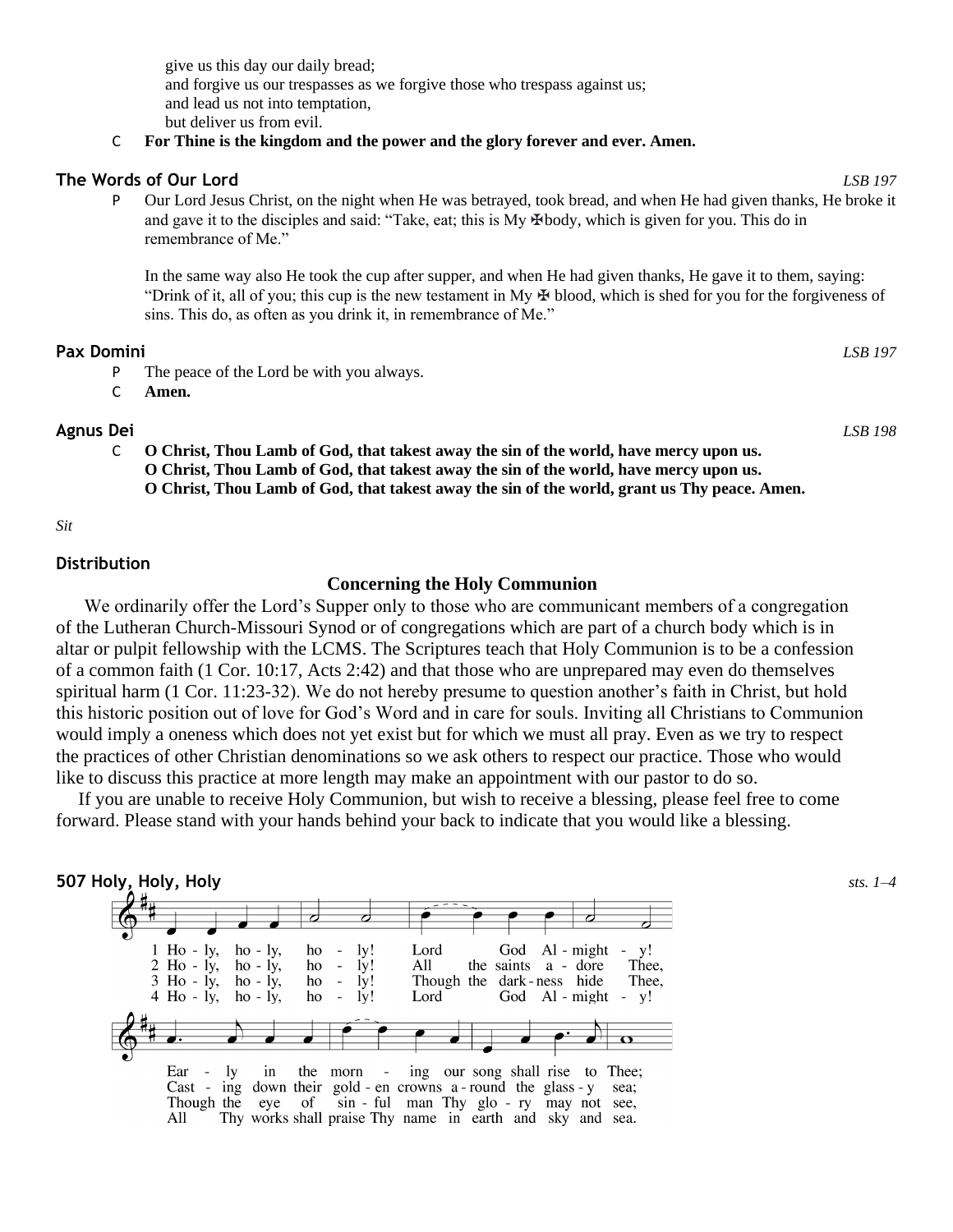



*Stand*

#### **Nunc Dimittis** *LSB 199*

C **Lord, now lettest Thou Thy servant depart in peace according to Thy word, for mine eyes have seen Thy salvation, which Thou hast prepared before the face of all people, a light to lighten the Gentiles and the glory of Thy people Israel. Glory be to the Father and to the Son and to the Holy Ghost; as it was in the beginning, is now, and ever shall be, world without end. Amen.**

#### **Thanksgiving** *LSB 200*

- A O give thanks unto the Lord, for He is good,
- C **and His mercy endureth forever.**
- A Let us pray.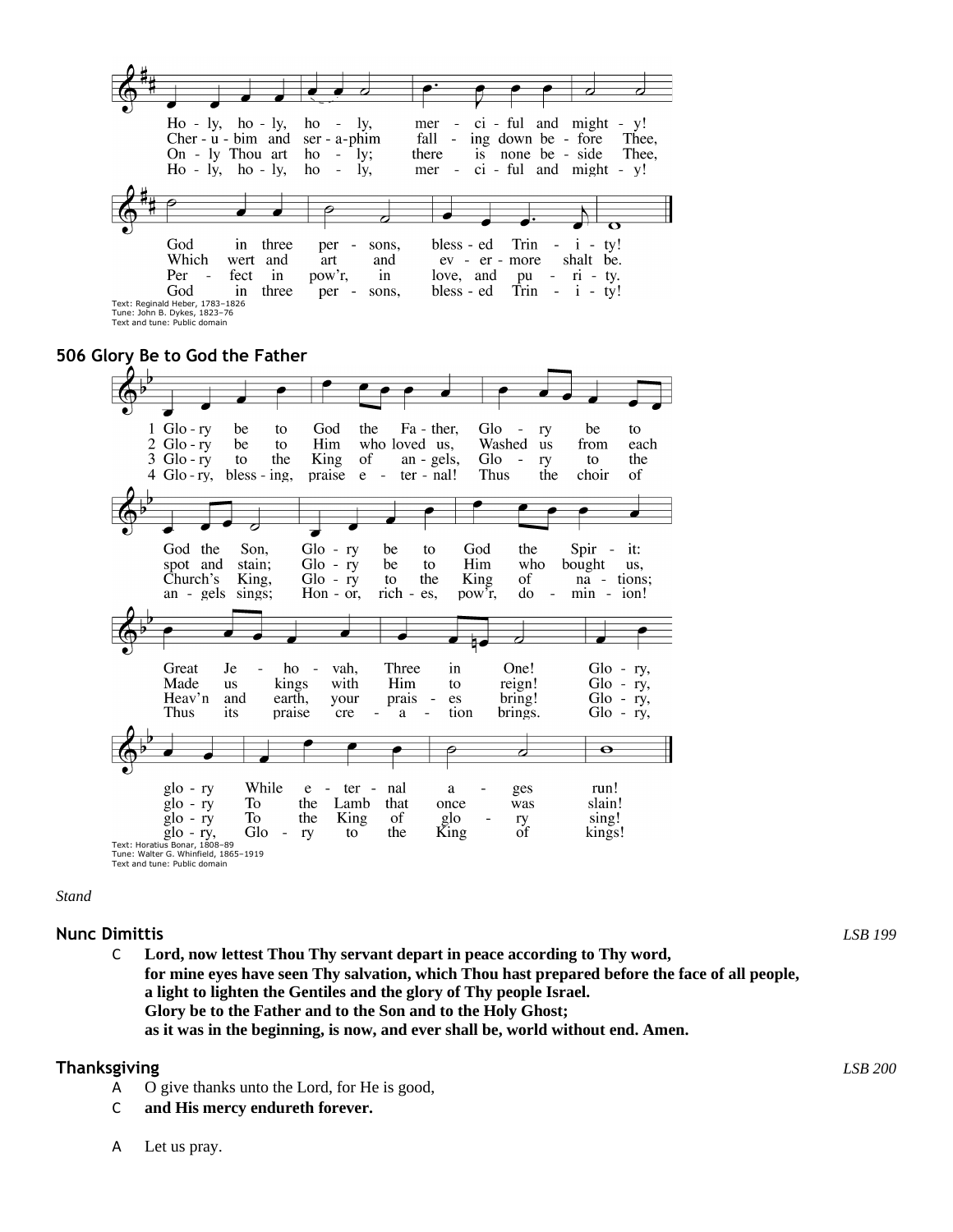We give thanks to You, almighty God, that You have refreshed us through this salutary gift, and we implore You that of Your mercy You would strengthen us through the same in faith toward You and in fervent love toward one another; through Jesus Christ, Your Son, our Lord, who lives and reigns with You and the Holy Spirit, one God, now and forever.

C **Amen.**

- P The Lord be with you.
- C **And with thy spirit.**

# **Benedicamus** *LSB 202*

- A Bless we the Lord.
- C **Thanks be to God.**

# **Benediction** *LSB 202*

- P The Lord bless you and keep you. The Lord make His face shine upon you and be gracious unto you. The Lord lift up His countenance upon you and  $\mathbb F$  give you peace.
- C **Amen, amen, amen.**

# **Acknowledgments**

Divine Service, Setting Three from Lutheran Service Book

Unless otherwise indicated, Scripture quotations are from the ESV® Bible (The Holy Bible, English Standard Version®), copyright © 2001 by Crossway, a publishing ministry of Good News Publishers. Used by permission. All rights reserved.

Created by Lutheran Service Builder © 2022 Concordia Publishing House.

# **Announcements**

**In our prayers** we pray for Evelyn Waterman who is dealing with chronic illness. Donna Heilman who is undergoing treatments for cancer. Wiliam "Bill" McPhee, grandfather of Patrick Streit. Bill has contracted Covid and other health issues.

# **Installation** of Camp Io-Dis-E-Ca Summer Staff today.

# **Upcoming Events!**

# **Service Times**

- Sunday at 9:00 AM
- The YouTube livestream will continue on Sunday mornings at 9:00 AM.

We will continue to live stream the service at 9:00 AM Sundays, via our YouTube page. Bulletins will be emailed to you, and are on our website https://stpaulic.com/

# **General Information**

**Cry Room**: If you are in need of a place to go with your children during the service, please feel free to use the bell tower. You will still be able to hear the service from there. Also, there is a changing station in the women's bathroom.